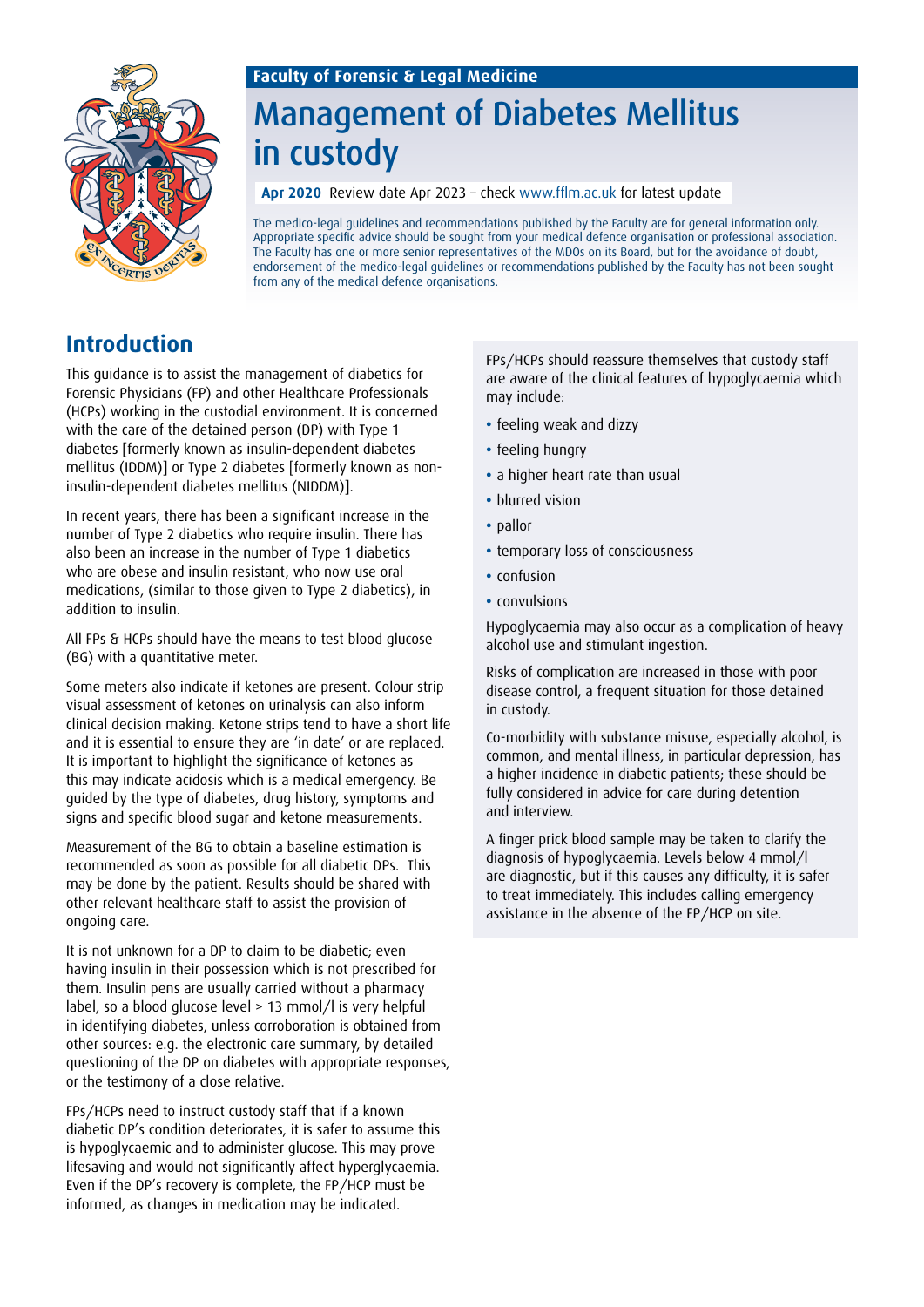Management of Diabetes Mellitus in custody

**Apr 2020** Review date Apr 2023 page 2



#### **History**

The following information should always be obtained as a baseline by the FP/HCP:

- determine history (Type 1 or Type 2);
- **•** medications (relevant to diabetes and other conditions);
- **•** doses of medication, time taken and when next due;
- **•** level of diabetic control i.e. recent BG levels, including hospital admissions and episodes of hypoglycaemia;
- **•** other medical conditions associated with diabetes e.g. hypertension, cardiovascular disease, visual impairment, renal, neurological, depression or dermatological complications;
- **•** dietary requirements: when and what the DP last ate;
- **•** note recent exercise;
- **•** note any previous episodes of hypoglycaemia, documenting any behaviour changes, associated with this; such records might be relevant in a potential claim of automatism as a defence.

### **Examination**

In addition to blood glucose measurement consideration should be given to recording:

- **•** oxygen saturation
- **•** pulse
- **•** blood pressure
- **•** temperature, if indicated
- **•** condition of skin surfaces
- **•** appropriate examination of body systems
- **•** mental state if appropriate

#### **Investigations**

FPs/HCPs should perform an estimation of BG level with a blood glucose meter. The DP should wash their hands with soap and water and dry them carefully, or a non-alcohol swab can be used for cleaning the skin. If the DP has their own device, witnessed self-testing may be conducted. The baseline level will inform the need for and frequency of further testing.

Ideally, the insulin dependent diabetic should follow their usual pattern and doses of insulin administration and dietary intake. However, the food available in the custody environment may have a different carbohydrate load to that which the DP usually takes. Therefore the DP's meal-related insulin dose may need to be reduced.

It may be advisable in insulin-dependent diabetics to check the blood glucose levels more frequently during detention than they would usually do. Urinalysis may assist in the diagnosis of ketoacidosis, in the absence of ketone blood

testing strips and thereby aid decision making regarding fitness for detention.

#### **Management plan**

A careful management plan should be detailed and shared with the DP, the FPs/HCPs and custody staff, ensuring appropriate hand-over at shift change. Particular care should be taken in those with complications such as drug intoxication, alcohol dependence or acute intoxication, head injuries and concurrent infections or complications, e.g. vomiting.

Consideration should be given to the recommended frequency of BG testing and when the DP should be reviewed by the FP/HCP.

### **Hyperglycaemia**

If blood glucose (BG) is > 25 mmol/l and there is evidence of impairment of the level of consciousness, or confusion or concurrent infection, the DP should be referred to hospital immediately. Safe practice would mean that the FP/HCP should consider immediate hospital transfer for those detainees with a BG > 30 mmol/l.

DPs with BG levels between 12-25 mmol/l would normally be Fit to be Detained (FTBD), but an individual global assessment (this may include urinalysis) must to be undertaken.

It may be safer practice to maintain BG levels higher than optimal community levels to reduce vulnerability to hypoglycaemia during detention.

## **Diabetic Ketoacidosis (DKA)**

This may occur with hyperglycaemia, but it is also a risk at near normal levels of blood sugar in Type 2 diabetics treated with an SGLT -2 inhibitor e.g. empagliflozin.

Typical symptoms of diabetic ketoacidosis (DKA) include:

- **•** thirst
- **•** polyuria
- **•** nausea
- **•** vomiting
- **•** abdominal pain
- **•** dehydration
- **•** deep laboured breathing;
- **•** confusion and sometimes even coma.

Non ketotic osmolar coma should also be considered.

Symptoms of DKA usually evolve over a 24 hour period, with the first sign often being hyperglycaemia.

These symptoms of DKA with urine ketones of greater than 2 or capillary blood ketones more than 3.0 mmol/L are an indication to refer to & admit to hospital, as an emergency.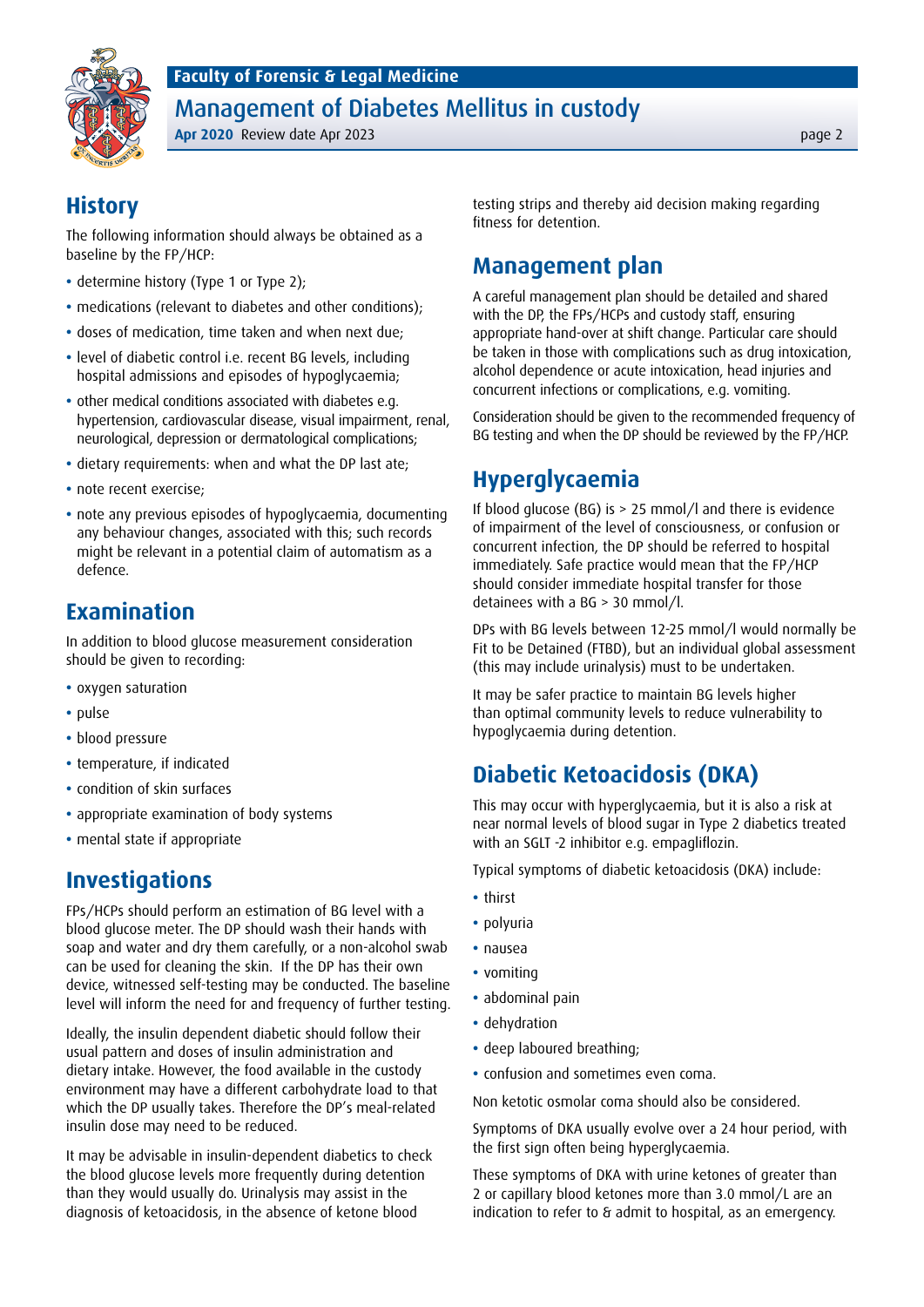Management of Diabetes Mellitus in custody

**Apr 2020** Review date Apr 2023 page 3

## **Hypoglycaemia**

If the FP/HCP measures the BG between 2-4 mmol/l, they should administer 10g glucose as drink/gel/tablet or carbohydrate foodstuff and review over the next 10 minutes when the BG level should be repeated.

The FP/HCP should remain with the DP during this time. 10g of glucose is available from 2 teaspoons sugar, 3 sugar lumps or 1 tube glucose gel. For those able to swallow, after this initial sugar 'boost', the DP should follow up with starchy carbohydrate containing food, when they have recovered sufficiently.

First line treatment for those unable to swallow or unconscious is 500 micrograms of glucagon IM, with IV glucose 20% as a second line if glucagon is not available. (Note consideration of alcoholic or liver disease status. It should be remembered that glucagon requires the liver to have stores of glycogen and so in alcoholic, or other liver diseases, it may not work.) Glucagon also works poorly in children and teenagers. Glucagon often causes severe nausea and vomiting. In most situations where glucagon is used in management, the FP/HCP will also need to request referral to & ongoing treatment in hospital.

The FP/HCP should remain with the DP until they are conscious. The DP may need to be transferred to hospital especially if their management has included recent use of a long acting insulin, a long acting sulphonylurea, drugs or alcohol.

## **Medication and diet**

The FP/HCP should recommend that all insulin injections or oral diabetic medications are brought in from home, if not with the DP already/when arrested. The FP/HCP may choose to supervise, or instruct an HCP colleague to supervise, the DP's self-administration of insulin. See Faculty Guidance on *[Safe and Secure Administration of Medication in Police](https://fflm.ac.uk/publications/recommendations-safe-and-secure-administration-of-medication-in-police-custody/)  [Custody](https://fflm.ac.uk/publications/recommendations-safe-and-secure-administration-of-medication-in-police-custody/)*.

In the event that the usual insulin is not available, (not with the DP, or not available as stock medication in custody), the FP/HCP is recommended to obtain a suitable prescription via the local emergency department (ED), or the FP may prescribe a short-acting insulin. It is prudent to organise regular reviews and BG testing if there has been a change to the normal therapy regime.

Advice may be taken from the duty Medical Registrar at the local hospital.

It may be advisable, in DPs where the FP/HCP perceives a risk e.g. attempts to seek diversion, to encourage diabetics to first eat adequate quantities of carbohydrate and then to administer their insulin to prevent episodes of hypoglycaemia.

Hypoglycaemia may sometimes occur in patients treated who are taking oral hypoglycaemic medication, particularly the sulphonylureas, e.g. gliclazide. The FPs/HCPs covering the

next shift with the responsibility for custody must be notified of the BG levels to facilitate ongoing care.

Custody staff should inform the FP/HCP of any refusal by the DP to take main meals and/or medication; the FP/HCP should then review the management plan, or re-assess the DP, as appropriate.

### **Use of insulin pump therapy in custody**

'Insulin Pump Therapy' also known as Continuous Subcutaneous Insulin Infusion (CSII) is used in the treatment of Type 1 diabetes. Insulin is continuously infused into the subcutaneous tissue by a thin plastic tube usually connected to a soft plastic cannula inserted under the skin. Pumps are about the size of an average mobile phone and run on batteries, with safety features to warn the user if the power is running low or if the pump is running out of insulin.

If a person using insulin pump therapy has been arrested, the custody officer should call the FP/HCP to assess the DP. The level of supervision required, whilst awaiting the clinical assessment, will be dependent on an overall risk assessment by the custody officer, but the DP may well need to be on constant supervision.

Insulin pumps are used by diabetics to help manage their diabetes particularly in those who require multiple daily insulin injections. Before each meal, a bolus dose is taken, based on the amount of carbohydrate to be eaten. In between these a basal rate is set. The FP/HCP should advise on the frequency of medical review and BG monitoring.

The FP/HCP should check whether there is any possibility that the device has been dislodged during arrest and also assess the risk of self-harm (either by overdose of insulin or use of the tubing as a potential ligature). With Bluetooth connection devices, it may be possible to keep the meter outside the cell.

If there is any suspicion that any substance, e.g. Illicit drugs, other than the required insulin dose has been injected via the device the DP should be transferred immediately to the ED. The same approach is required if there is a possibility of insulin overdose [see management of unconscious hypoglycaemia].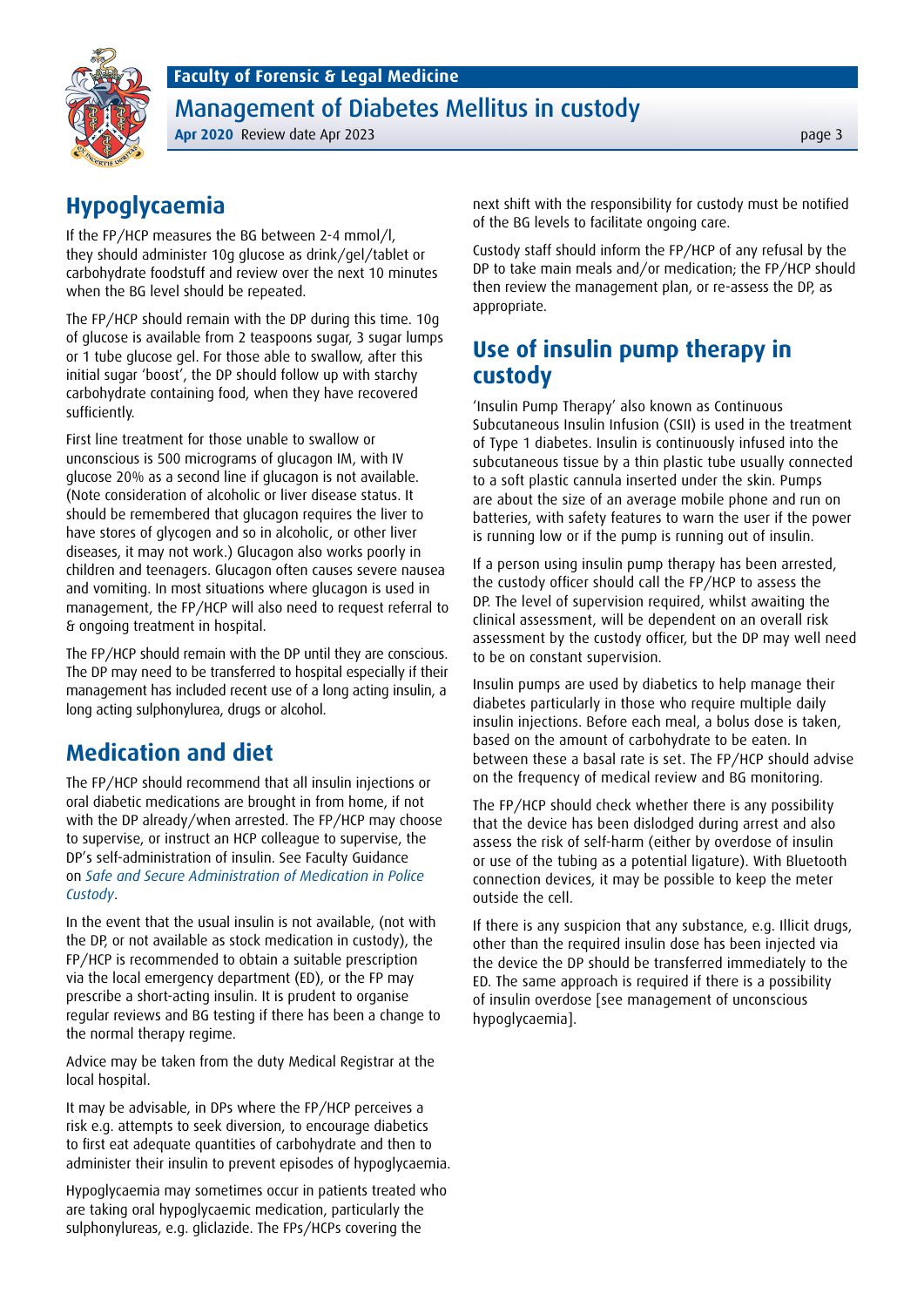Management of Diabetes Mellitus in custody

**Apr 2020** Review date Apr 2023 **page 4** 

#### **Liaisons with other community clinical staff**

If during detention the FP/HCP becomes aware of complicating factors or emergency scenarios, e.g. hypoglycaemia, it would be best practice to share this information with the DP's GP, with their consent.

#### **Summary flow chart**

A summary flow chart follows on the next page to facilitate easy reference for the FP/HCP on management of diabetes in relation to the BG levels during detention in custody. This is particularly with reference to fitness to be detained in custody and fitness to be interviewed.

> Initial document prepared by Dr Jeanne Herring & Mr Cameron Dott on behalf of the FFLM Academic Committee

Updated by: Dr Katharine Morrison and Dr Sandip Hindocha in April 2020

#### **Adapted from and reproduced with permission:**

Herring J. Chapter 6 Custody medicine: physical conditions. In *Clinical Forensic Medicine*. 3rd Edition. Ed. W.D.S. McLay. Cambridge University Press, 2009

Herring J. Fitness to be detained. In *Good Practice Guidelines for Forensic Medical Examiners*. Royal Military Police, April 2009. Ed. Stark MM., Rogers DJ., Norfolk GA

Morrison K, Baird E. 2014 *The Diabetes Diet*. 2nd edition.

*[Euglycemic Diabetic ketoacidosis: A Predictable, detectable &](https://care.diabetesjournals.org/content/38/9/1638)  [preventable safety concern with SGLT2 inhibitors](https://care.diabetesjournals.org/content/38/9/1638)* Rosenstock J & Ferrannini E Diabetes Care 2015 Sep; 38(9): 1638-1642

Evans K. *Diabetic ketoacidosis: update on management*. Clinical Medicine Journal 2019: 19: 5: 396-398